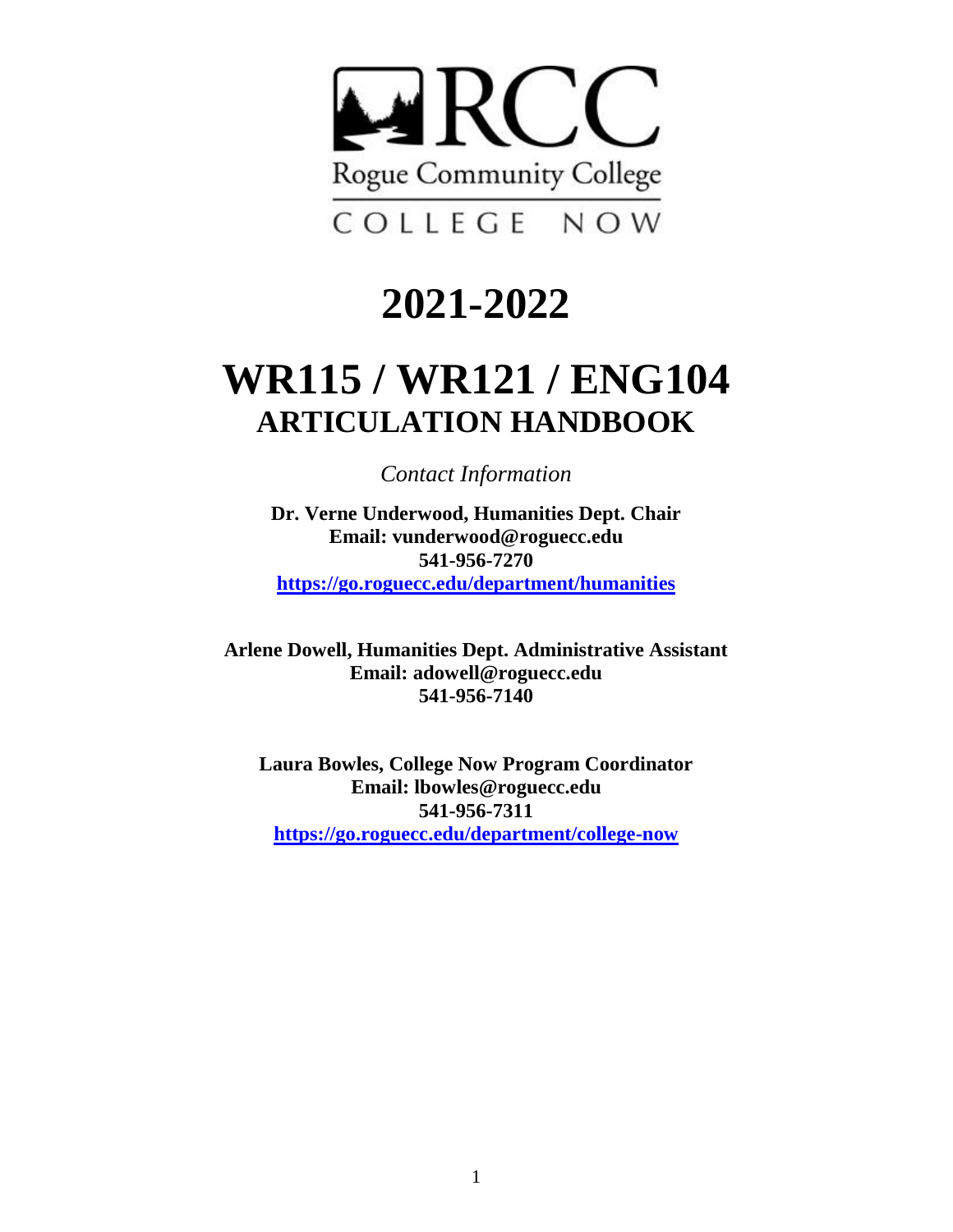## **HUMANITIES: ENGLISH AND COMPOSITION**

## **College Now Humanities Articulated Courses**

Successfully mastering competencies in the following high school courses can qualify a student for Rogue Community College credit:

| <b>HIGH SCHOOL</b>                                             | <b>RCC</b>                                   | <b>RCC COURSE#</b> | <b>CREDIT</b> |
|----------------------------------------------------------------|----------------------------------------------|--------------------|---------------|
| Introduction to<br><b>Expository Writing</b>                   | Introduction to<br><b>Expository Writing</b> | WR115              | 3             |
| AP Composition<br><b>AP Literature</b><br>or                   | <b>English Composition I</b>                 | WR121              | 4             |
| Honors English<br><b>AP Literature</b><br>or<br>Honors English | Intro to Lit (Fiction)                       | <b>ENG104</b>      | 4             |

*If your course is different than listed above but you feel it may qualify for this college credit, please feel free to contact the Humanities Department Chair.*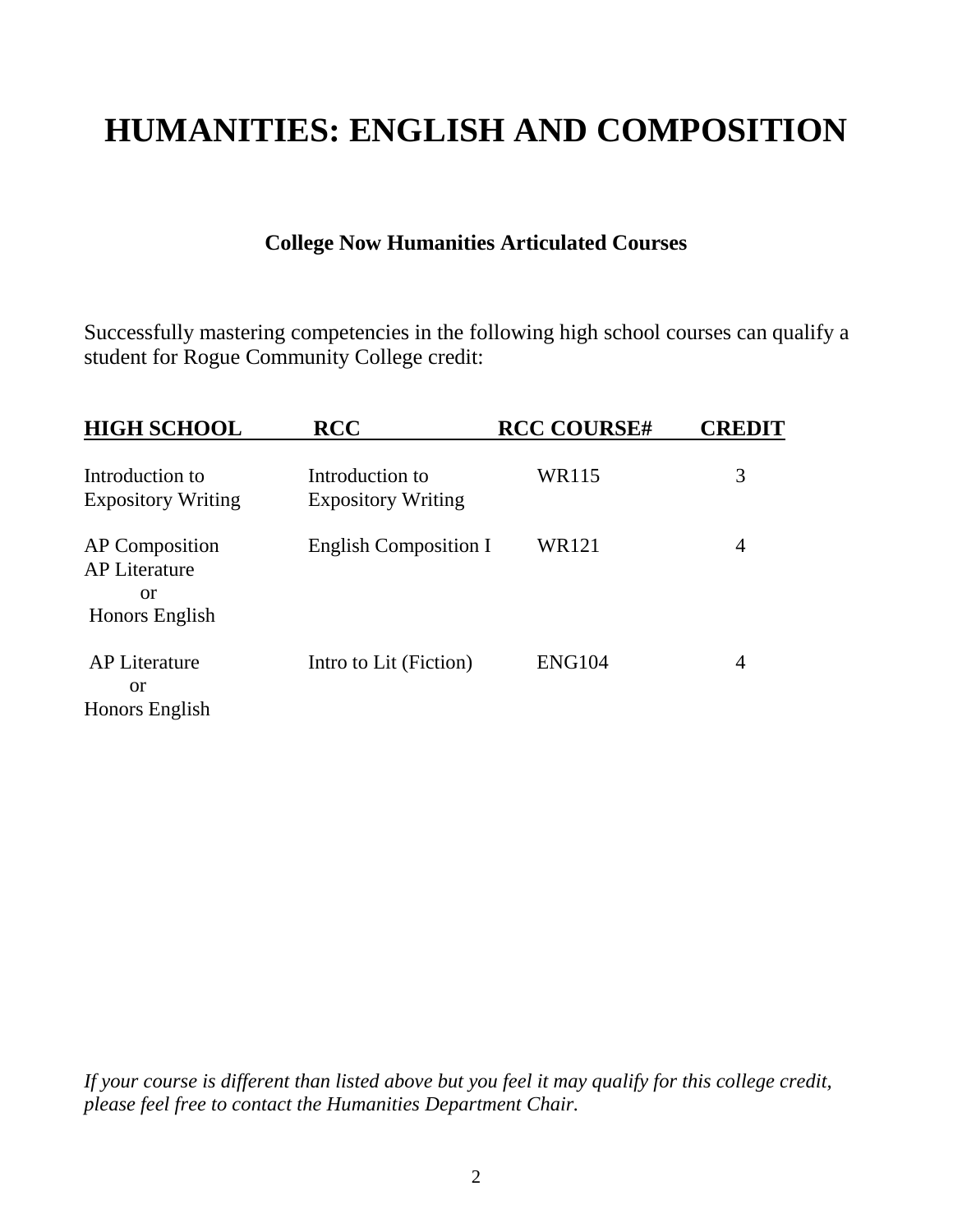## **WR115/WR121/ENG104 Articulations**

## 1. Student Selection at the High Schools

The WR121 and ENG104 course credit option has been offered only to high school seniors enrolled in their high school Honors or Advanced Placement English course, whichever is the highest level English course offered in a given school. Juniors are eligible only if they are enrolled in an Advanced Placement course. The WR115 course credit option is only available to high school seniors.

## 2. Placement

 Students must place into WR115, WR 121, and/or ENG104 based on their cumulative high school GPA as of the beginning of the academic year in which they are taking a dual credit course.

A minimum cumulative GPA of 3.0 (2.6 for WR115) is required, and changes to a student's GPA throughout the year will have no effect on their eligibility for college credit.

The following steps are for students who are very close to the cut-off, *and for whom you would also like to advocate*:

- Give a special on-demand writing proficiency exam (the WPE exam). RCC will supply the prompt;
- Send the essay and a note of your advocacy to the Humanities Department Chair for grading;
- The Humanities Department Chair will reply back to the teacher and the RCC College Now office with the results;
- Only utilized for students whom teachers are truly advocating for, and again, who are close to the GPA cut-off.

## 3. Teacher Qualifications

Rogue Community College has been tasked to ensure that all teachers/instructors offering college credit meet the same credentials, depending on subject taught. Below are the Teacher Qualifications per AP7211 Minimum Qualifications and Equivalencies:

Lower Division Collegiate (LDC) and English Language Acquisition (ELA) instructors shall meet one of the following sets of criteria as recommended by the appropriate department:

- a. Hold a Master's degree in the subject area; or
- b. Hold a Master's degree in a related area and have completed at least 24-30 quarter hours of graduate credit in the subject area; or
- c. Have a high level of demonstrable competency gained through a combination of study, teaching experience, and/or professional performance in the subject area and/or have the qualifications set by the licensing or accrediting organization for the subject area.

The Humanities department has in place for ENG104, a Master's in English or a related field as a requirement, and for WR115 and WR121, a Bachelor's in English with a Master's in English, Education, or Teaching is required.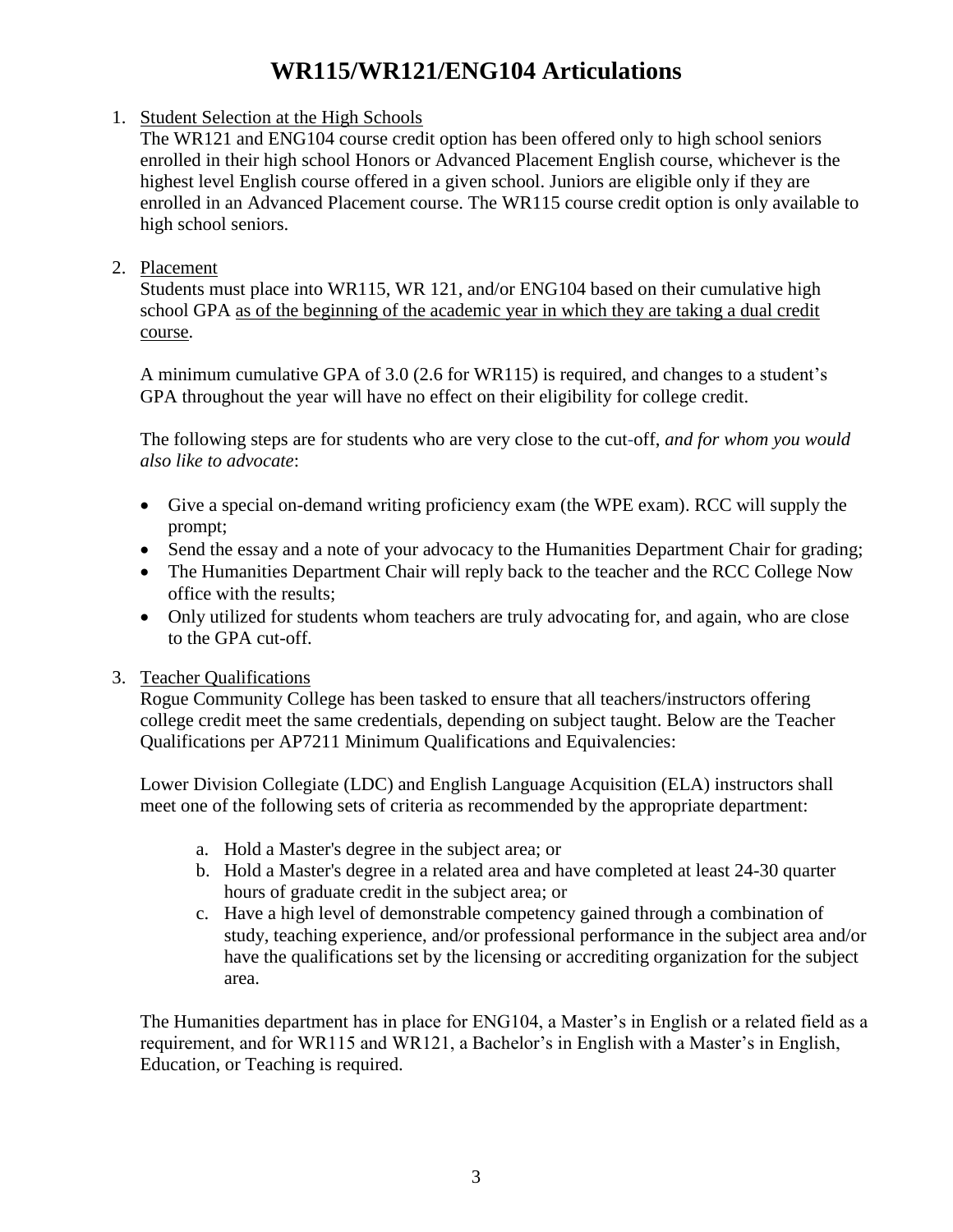High school teachers who do not meet these qualifications may still be able to articulate ENG104, WR115, or WR121 through the Sponsored Dual Credit program. Contact the Humanities Department Chair for details about Sponsored Dual Credit.

4. Course Syllabus

College Now candidates/teachers must submit a syllabus for approval by the college if they intend to participate in the College Now program. A syllabus template will be provided by the College Now Department and is available for review at any time at <https://www.roguecc.edu/collegeNow/collegeNow-syllabi.asp> For questions about syllabus development, contact the Humanities Department Chair.

- 5. Requirements to Obtain College Credit for WR115 Students who have met the following requirements will receive three (3) credits of WR115:
	- Have a verified cumulative high school GPA of 2.6 at the beginning of the academic year (RCC will verify with the registrar at the high school);
	- Complete the College Now online registration process (obtaining RCC ID# and registering with provided permission code);
	- Pass the required on-demand writing exam (WPE), administered at the high school and graded by College Now teachers and RCC Humanities faculty.
- 6. Requirements to Obtain College Credit for WR121 Students who have met the following requirements will receive four (4) credits of WR121:
	- Have a verified cumulative high school GPA of 3.0 at the beginning of the academic year (RCC will verify with the registrar at the high school);
	- Complete the College Now online registration process (obtaining RCC ID# and registering with provided permission code);
	- Pass the required on-demand writing exam (WPE), administered at the high school and graded by College Now teachers and RCC Humanities faculty.
- 7. Writing Proficiency Exam (WPE) for WR115 and WR121

College Now teachers must administer an on-demand writing exam to all students and then grade the exam with RCC Humanities faculty at one of the two scheduled gradings (in January for first semester only courses and in May for full-year or second semester only courses). Students get one try at the exam and must pass it in order to receive credit for WR115 or WR121.

The writings must be done in class within the specified time limit of 60 minutes. Prompts (topics to be addressed) for these essays as well as instructions will be sent to each high school via email from the Humanities Department Chair.

All articulated WR115 and WR121 teachers are expected to participate at the scheduled grading for their classes for grading workload fairness and so that the teacher can relay information appropriately to non-passing students. Contact the Humanities Department Chair if you cannot attend a grading.

8. Requirements to Obtain College Credit for ENG104

ENG104 articulations must be set up individually with an approved course reading list. Contact the Humanities Department Chair. Students who have met the following requirements will receive four (4) credits of ENG 104: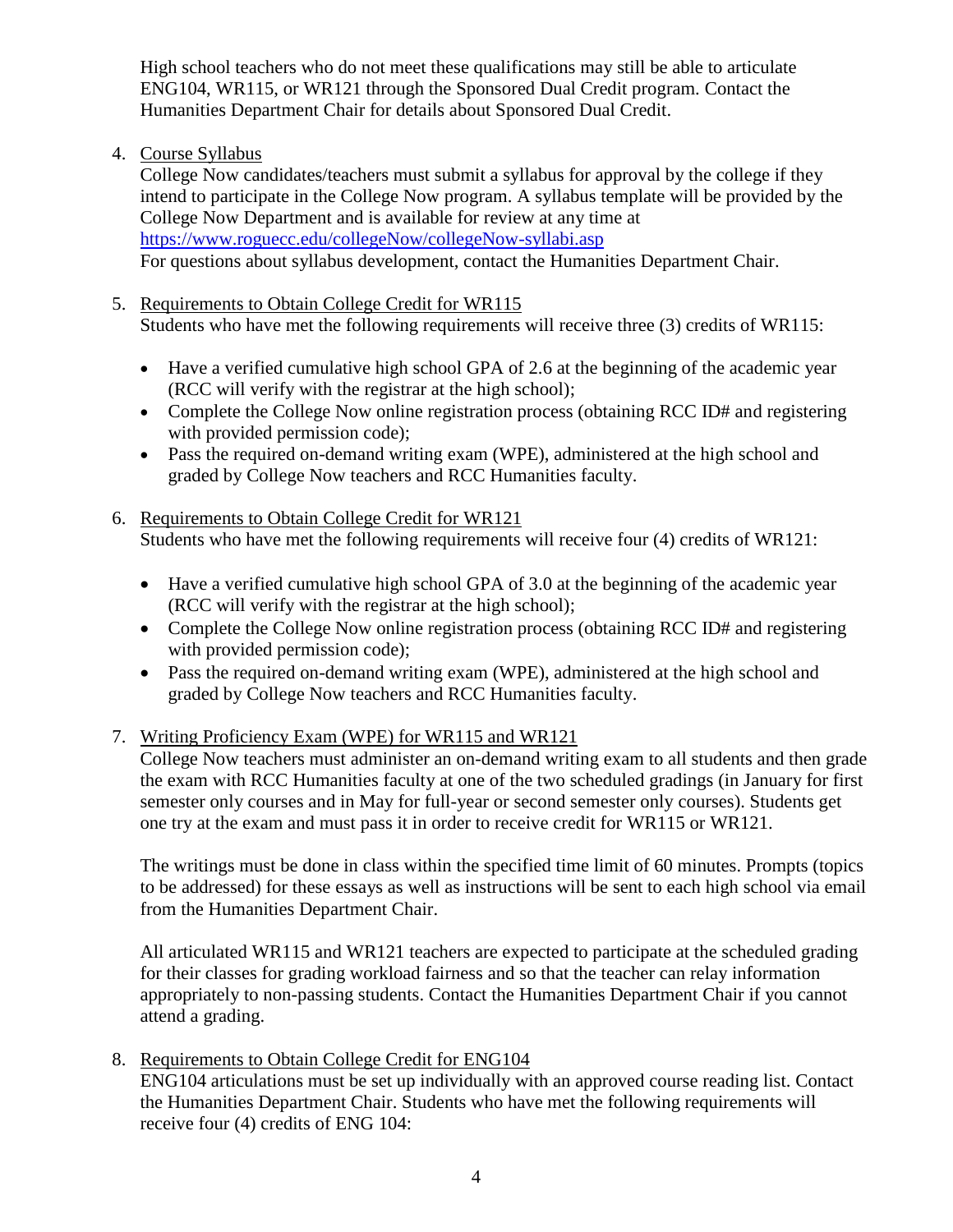- Have a verified cumulative high school GPA of 3.0 at the beginning of the academic year (RCC will verify with the registrar at the high school);
- Complete the College Now online registration process (obtaining RCC ID# and registering with provided permission code).
- 9. Meetings for College Now and RCC Instructors

College Now teachers and RCC instructors will meet at least once a year to go over course competencies or will meet with the RCC Dual Credit Department Coordinator to assure that the curriculum and content of College Now courses match RCC's.

10. Complete College Now Online Registration Process

College Now teachers who have arranged for a current College Now section will be provided a link to a form which students must complete. This form will include a permission code to register for the class.

- a. Obtain an RCC ID# at [https://www.roguecc.edu/admissions/new.asp?profile=ECC;](https://www.roguecc.edu/admissions/new.asp?profile=ECC)
- b. Register with permission code. These steps are detailed at [https://web.roguecc.edu/sites/web.roguecc.edu/files/Sites/Admissions/under18/College%](https://web.roguecc.edu/sites/web.roguecc.edu/files/Sites/Admissions/under18/College%20Now%20Registration%20Process.pdf) [20Now%20Registration%20Process.pdf](https://web.roguecc.edu/sites/web.roguecc.edu/files/Sites/Admissions/under18/College%20Now%20Registration%20Process.pdf)

College Now teachers should only provide the link to the above form to students meeting the cumulative high school GPA of 3.0 (2.6 for WR115) at the beginning of the academic year.

11. High School and RCC Term Alignment

First semester only College Now courses will align with RCC's winter term. Year-long and second semester only College Now courses will align with RCC's spring term.

Teachers are to keep a list of eligible and ineligible students based upon the verified GPA prerequisite at the beginning of the academic year. College Now staff will send a GPA verification form to the registrar at each high school to be completed and returned to verify student eligibility for semester and year-long courses (RCC winter and spring terms). Dates to be determined yearly.

12. 2021/22 Timeline for WR115, WR121, and ENG104 classes

| <b>Beginning of</b><br>course | Inform students that only students meeting the 3.0 cumulative GPA<br>requirement (2.6 for WR115) may enroll in the RCC course for credit.<br>Teachers are to keep an internal list of eligible and ineligible<br>students. |
|-------------------------------|----------------------------------------------------------------------------------------------------------------------------------------------------------------------------------------------------------------------------|
| By January 7,                 | Students in first semester only classes register using the RCC                                                                                                                                                             |
| 2022                          | College Now permission code for winter term.                                                                                                                                                                               |
| (Winter term)                 | RCC verifies GPA with high school registrars/liaisons prior to class                                                                                                                                                       |
| registration)                 | registration.                                                                                                                                                                                                              |
| <b>January 2022</b>           | Writing Proficiency Exam (WPE) grading $day -$ for first semester                                                                                                                                                          |
| (date TBA)                    | only WR115 or WR121 classes.                                                                                                                                                                                               |